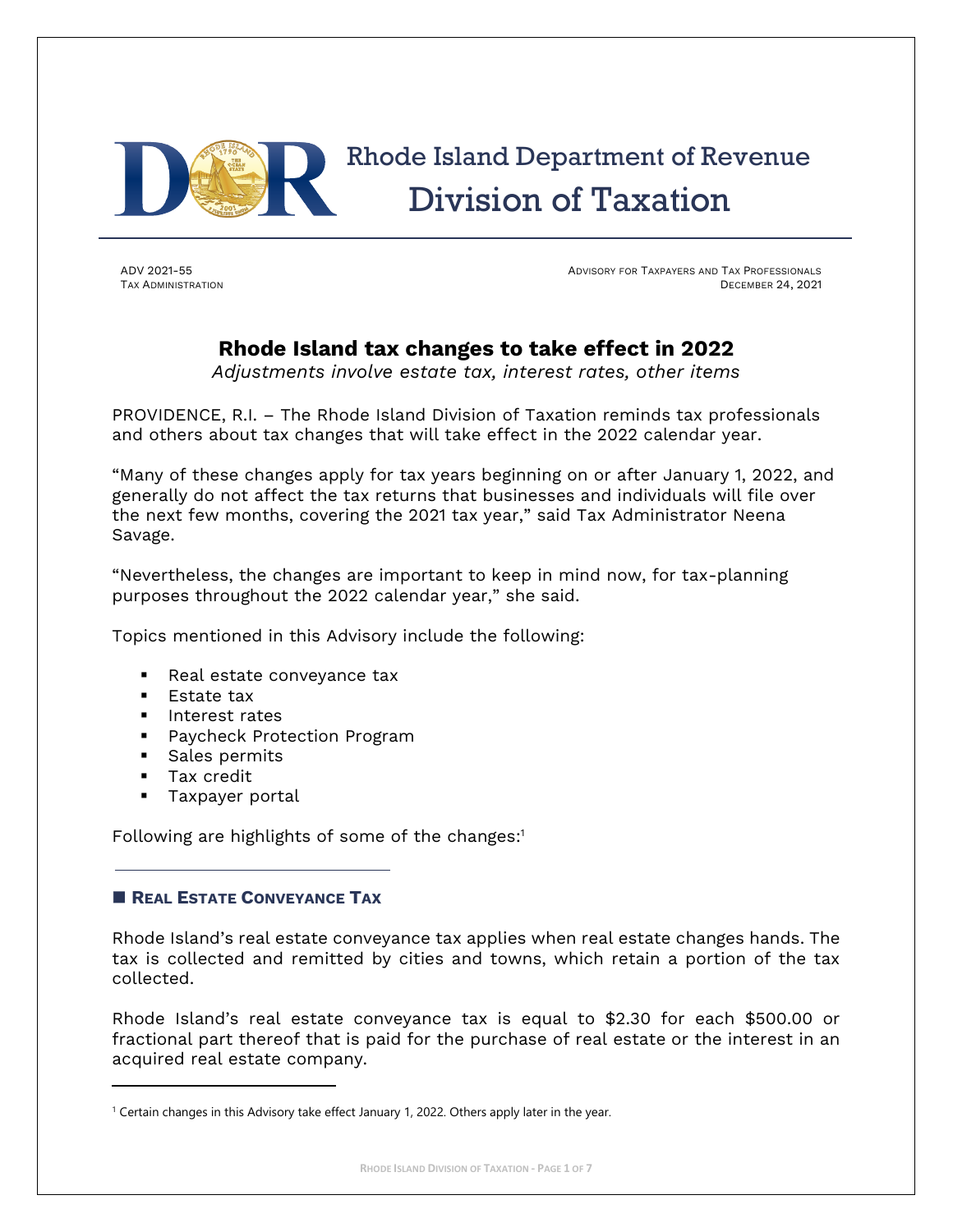As a result of recently enacted legislation, effective January 1, 2022, an additional \$2.30 tax will apply for each \$500.00, or fractional part thereof, in consideration that is paid above \$800,000.00 for the purchase of the property or the interest in an acquired real estate company.<sup>2</sup>

| <b>Rhode Island real estate conveyance tax at a glance*</b> (effective January 1, 2022)                                                                                                                                                                        |                                                  |  |
|----------------------------------------------------------------------------------------------------------------------------------------------------------------------------------------------------------------------------------------------------------------|--------------------------------------------------|--|
| TAX RATE:                                                                                                                                                                                                                                                      | APPLIES TO:                                      |  |
| $$2.30$ for each $$500.00$ of                                                                                                                                                                                                                                  | the entire consideration paid                    |  |
| \$2.30 for each \$500.00 of $\dots$                                                                                                                                                                                                                            | the consideration paid in excess of \$800,000.00 |  |
| * No tax applies if the consideration is \$100.00 or less. If the consideration exceeds \$100.00, tax applies to the entire amount. See<br>Rhode Island General Laws Chapter 44-25 ("Real Estate Conveyance Tax") as amended in General Assembly 2021 session. |                                                  |  |

For example, under the old law, $3$  if real estate sold for \$900,000.00, the Rhode Island real estate conveyance tax was \$4,140.00, calculated as follows:

 $($900,000.00 ÷ $500.00) \times $2.30 = $4,140.00.$ 

Under the new law, effective January 1, 2022, the tax will be \$4,600.00, calculated in two steps:

A) A tax rate of \$2.30 (applied using the usual formula) on the entire consideration of \$900,000.00, and

B) A tax rate of \$2.30 (applied using the usual formula) on the consideration above \$800,000.00.

Thus, in this example, the tax under letter A above is \$4,140.00. The tax under letter B above is \$460.00. Therefore, the combined total tax is \$4,600.00.

The new law also made changes about how the revenue will be allocated and about exemptions. More information is available via the following link: [https://go.usa.gov/xe72s.](https://go.usa.gov/xe72s)

# ◼ **ESTATE TAX - CREDIT, THRESHOLD**

Because of an inflation adjustment prescribed by statute, the Rhode Island estate tax credit amount will be \$74,300 for decedents dying on or after January 1, 2022, up from the current credit amount of \$70,490 (which applies for decedents dying in calendar year 2021).

 $2$  The additional tax rate applies only to residential real property.

<sup>&</sup>lt;sup>3</sup> "Old law" means Rhode Island law which applies before January 1, 2022.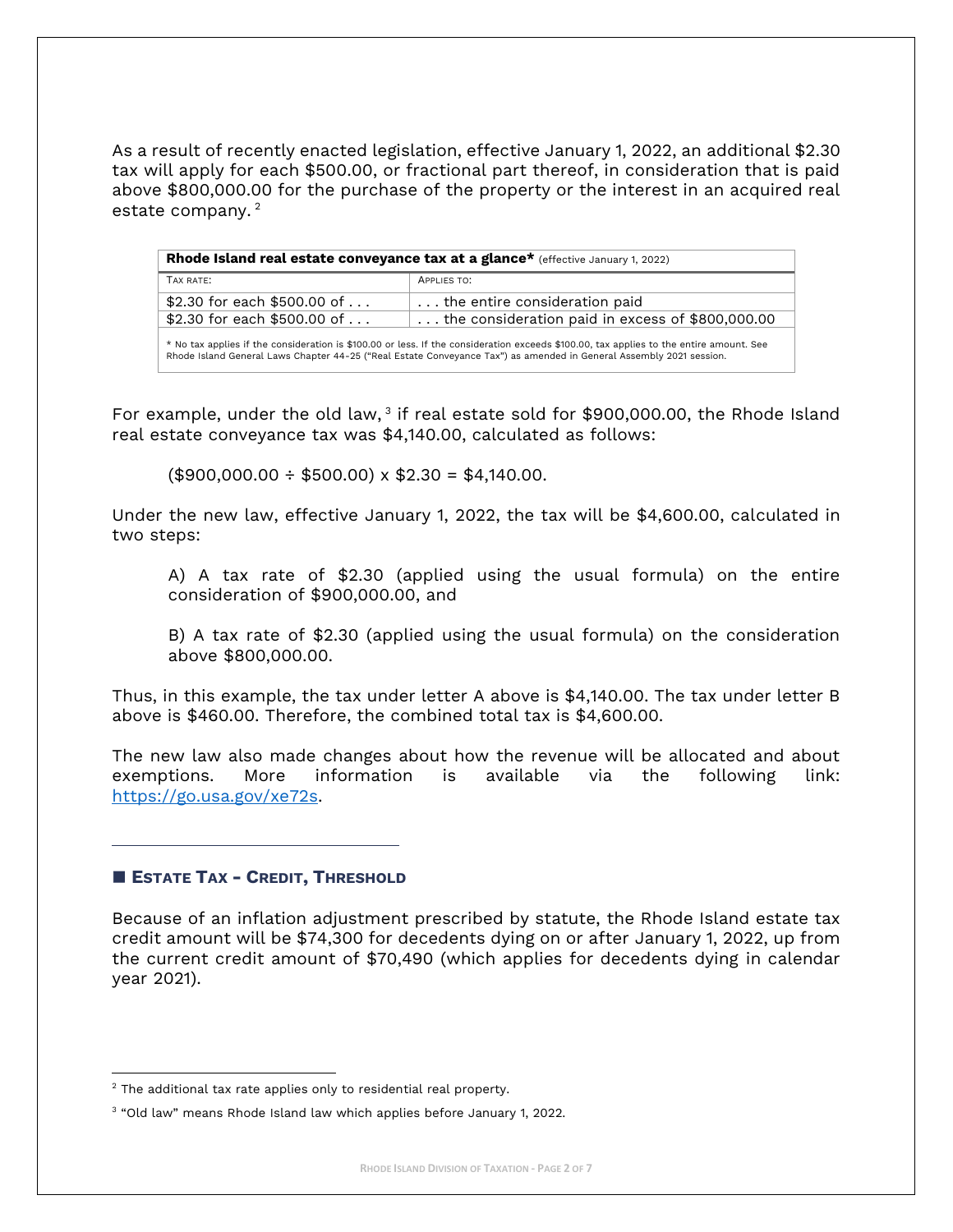As a result, the Rhode Island estate tax threshold will be \$1,648,611 for decedents dying on or after January 1, 2022, up from the current threshold of \$1,595,156 (which applies for decedents dying in calendar year 2021).

Thus, in general, for a decedent dying in 2022, a net taxable estate valued at \$1,648,611 or less will not be subject to Rhode Island's estate tax. Due to the inflation adjustment, fewer estates will be subject to Rhode Island's estate tax in 2022.

| <b>Estate tax at a glance</b>                                                                 |             |             |  |  |
|-----------------------------------------------------------------------------------------------|-------------|-------------|--|--|
|                                                                                               | $2021*$     | $2022**$    |  |  |
| Estate tax credit amount                                                                      | \$70,490    | \$74,300    |  |  |
| Estate tax threshold                                                                          | \$1,595,156 | \$1,648,611 |  |  |
| * For decedents dying in calendar year 2021. ** For decedents dying in calendar<br>year 2022. |             |             |  |  |

(In certain circumstances, the Rhode Island estate tax will not apply regardless of the estate's size: Rhode Island General Laws Chapter 44-22 provides full details on the computation of the tax, including such factors as the marital and charitable deductions.)

#### ◼ **ESTATE TAX - NEW FORM**

A new Rhode Island estate tax form will be used starting January 1, 2022. It's Form RI-706. Form RI-706 will replace Form RI-100A and Form RI-100 for all Rhode Island estate tax filings.

Until January 1, 2022, there are two main estate tax forms: Form RI-100 (typically used for estates that are not over the applicable estate tax threshold) or Form RI-100A (typically used for estates that are over the applicable estate tax threshold).

Effective January 1, 2022, Form RI-706 becomes the main estate tax form, essentially combining Form RI-100 and Form RI-100A into one unit. Each estate valued at more than \$1.3 million must complete the entire Form RI-706. Each estate valued at below \$1.3 million are only required to complete portions of pages 1 through 4 of the form.

- On and after January 1, 2022, use Form RI-706 for all estates with a date of death on or after January 1, 2015.
- Before January 1, 2022, use Form RI-100A or Form RI-100 (whichever applies) for estates with a date of death on or after January 1, 2015.
- The \$50 filing fee still applies for each estate return filed on or after January 1, 2022, including those returns filed for estate tax lien release.
- All other estate tax forms (including the extension form, lien release form, and payment voucher) remain the same.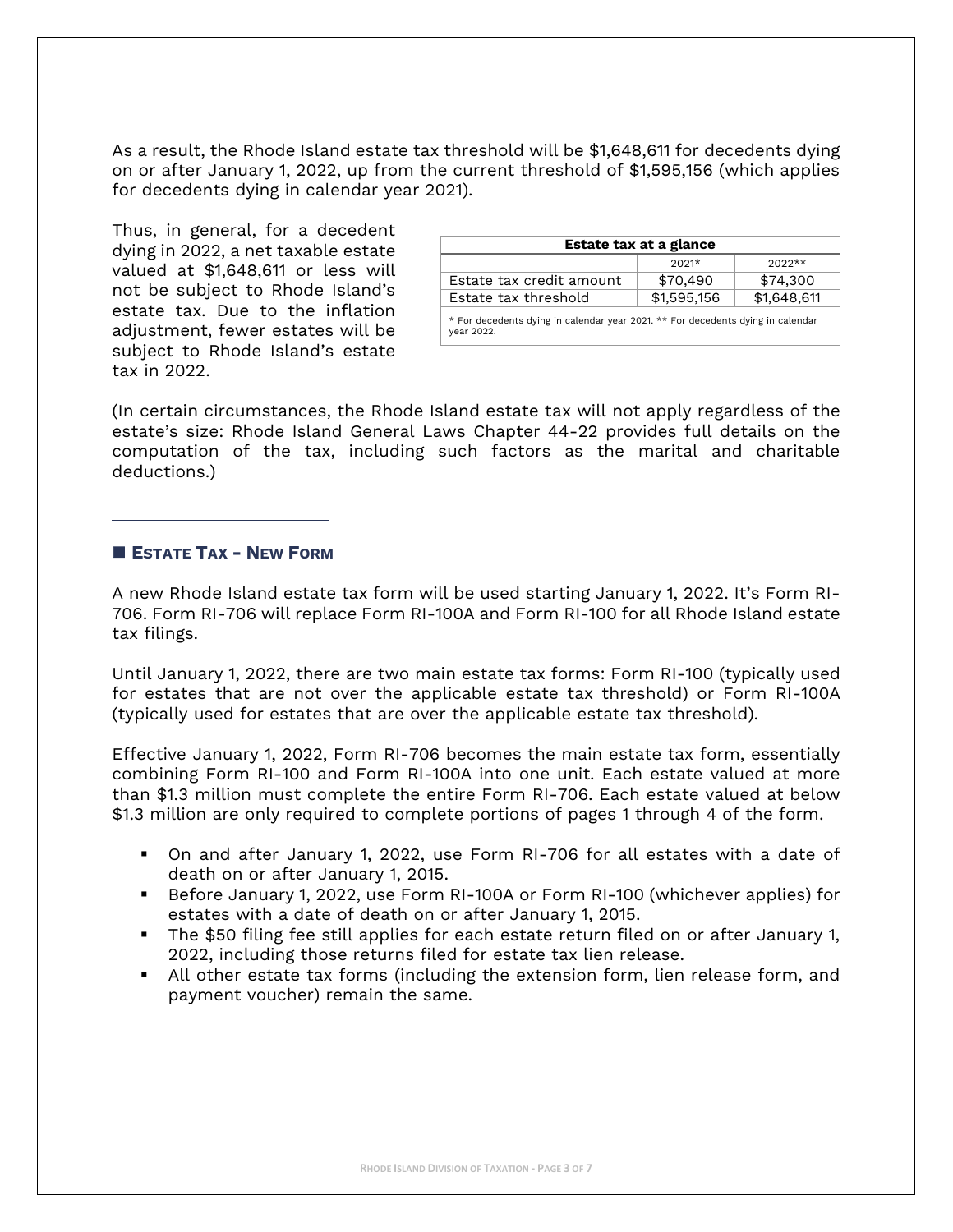| <b>Estate tax forms at a glance</b> |                                 |                                                              |  |  |
|-------------------------------------|---------------------------------|--------------------------------------------------------------|--|--|
| FORM:                               | WHEN TO USE IT:                 | WHAT TO USE IT FOR:                                          |  |  |
| Form RI-706                         | On and after January 1,<br>2022 | Estates with a date of death on or after January 1,<br>2015. |  |  |
| Form RI-100, RI-<br>100A            | Before January 1, 2022          | Estates with a date of death on or after January 1,<br>2015. |  |  |

## ◼ **INTEREST RATES**

Interest on overpayments (refunds) for calendar year 2022 will be at the rate of 3.25% per annum, the same as the rate for calendar year 2021.

For calendar year 2022, the interest rate on underpayments (delinquencies) will be 18%, the same as the rate for calendar year 2021.

| Interest rates at a glance                            |       |       |  |
|-------------------------------------------------------|-------|-------|--|
|                                                       | 2021  | 2022  |  |
| Overpayments                                          | 3.25% | 3.25% |  |
| Underpayments                                         | 18%   | 18%   |  |
| Note: Rates are set by formulas set forth in statute. |       |       |  |

## ◼ **PAYCHECK PROTECTION PROGRAM**

Under recently enacted Rhode Island legislation, if the amount of Paycheck Protection Program (PPP) loan forgiveness for 2020 exceeds \$250,000, the increment above \$250,000 must be included in income for Rhode Island tax purposes.

The Division developed a form to report the amount by which PPP loan forgiveness for 2020 exceeds \$250,000. Taxpayers also use the form to compute any tax due.

The completed form was due December 15, 2021. However, no penalty applies (and no late charges are levied) if the form is filed after that date. The due date of December 15, 2021 was intended to give taxpayers, tax professionals, and others an opportunity to complete the task and clear their desks in advance of the start of the new tax-filing season.

To avoid interest and penalty, the tax must be paid in full on or before March 31, 2022. It is best to make payment with the completed Form RI-PPP. Additional information is available via the following link: [https://tax.ri.gov/guidance/ppp-loan-forgiveness.](https://tax.ri.gov/guidance/ppp-loan-forgiveness) Please also see key dates in the table below.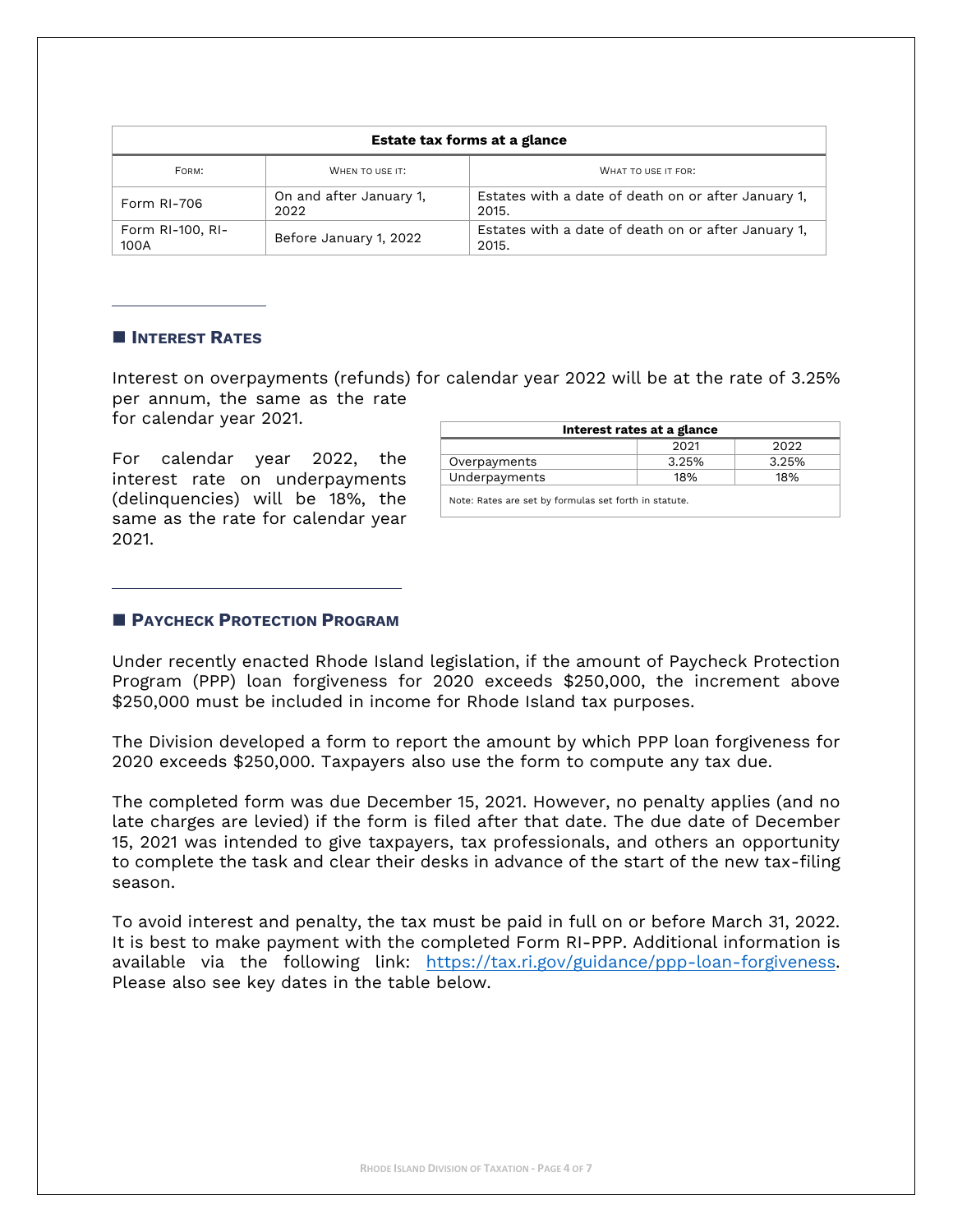| Key dates involving PPP loan forgiveness for 2020 tax year |                                                                                                                                                                                                                                                                |  |
|------------------------------------------------------------|----------------------------------------------------------------------------------------------------------------------------------------------------------------------------------------------------------------------------------------------------------------|--|
| November 1, 2021                                           | Division began mailing Form RI-PPP - Entity and notice to certain taxpayers.                                                                                                                                                                                   |  |
| 15.<br>December<br>2021                                    | Due date for Form RI-PPP.                                                                                                                                                                                                                                      |  |
| January 31, 2022                                           | Reminder mailing for those who filed Form RI-PPP but did not pay.<br>Also, assessment mailing for those who have not filed and paid. (No penalty and<br>no interest will apply at that point, so the assessment mailing will not include<br>any late charges.) |  |
| March 31, 2022                                             | Pay by this date to avoid penalty and interest.                                                                                                                                                                                                                |  |
| April 2022                                                 | Notice of penalty and interest sent to those not paid in full.                                                                                                                                                                                                 |  |

<sup>✓</sup> Note: If a PPP loan was or will be forgiven in 2021, the increment above \$250,000 will be reported as income for Rhode Island tax purposes on the taxpayer's regular return. For example, for a subchapter S corporation, PPP loan forgiveness income for 2021 would be included as an addition on Schedule C of Form RI-1120S, filed in the usual manner (i.e., no Form RI-PPP) during the 2022 filing season.

## ◼ **SALES TAX PERMITS**

Recently enacted legislation made changes involving the fee to apply for a sales permit and the fee to renew a sales permit. The changes apply for permit periods that begin on or after July 1, 2022.

SALES PERMIT - APPLICATION

State law requires that every person or entity making sales at retail in Rhode Island (or conducting certain other types of business) must file with the Division of Taxation an application for a permit for each place of business. That requirement has not changed. However, the fee has been eliminated for permit periods that begin on or after July 1, 2022.

Example:

Retailer A applies for a sales permit covering the period of July 1, 2021, through June 30, 2022. In this example, the retailer must pay the \$10.00 application fee.

Example:

Retailer B applies for a sales permit covering the period of July 1, 2022, through June 30, 2023. In this example, the retailer will not be charged the \$10.00 application fee. That is because the fee has been eliminated for permit periods that begin on or after July 1, 2022.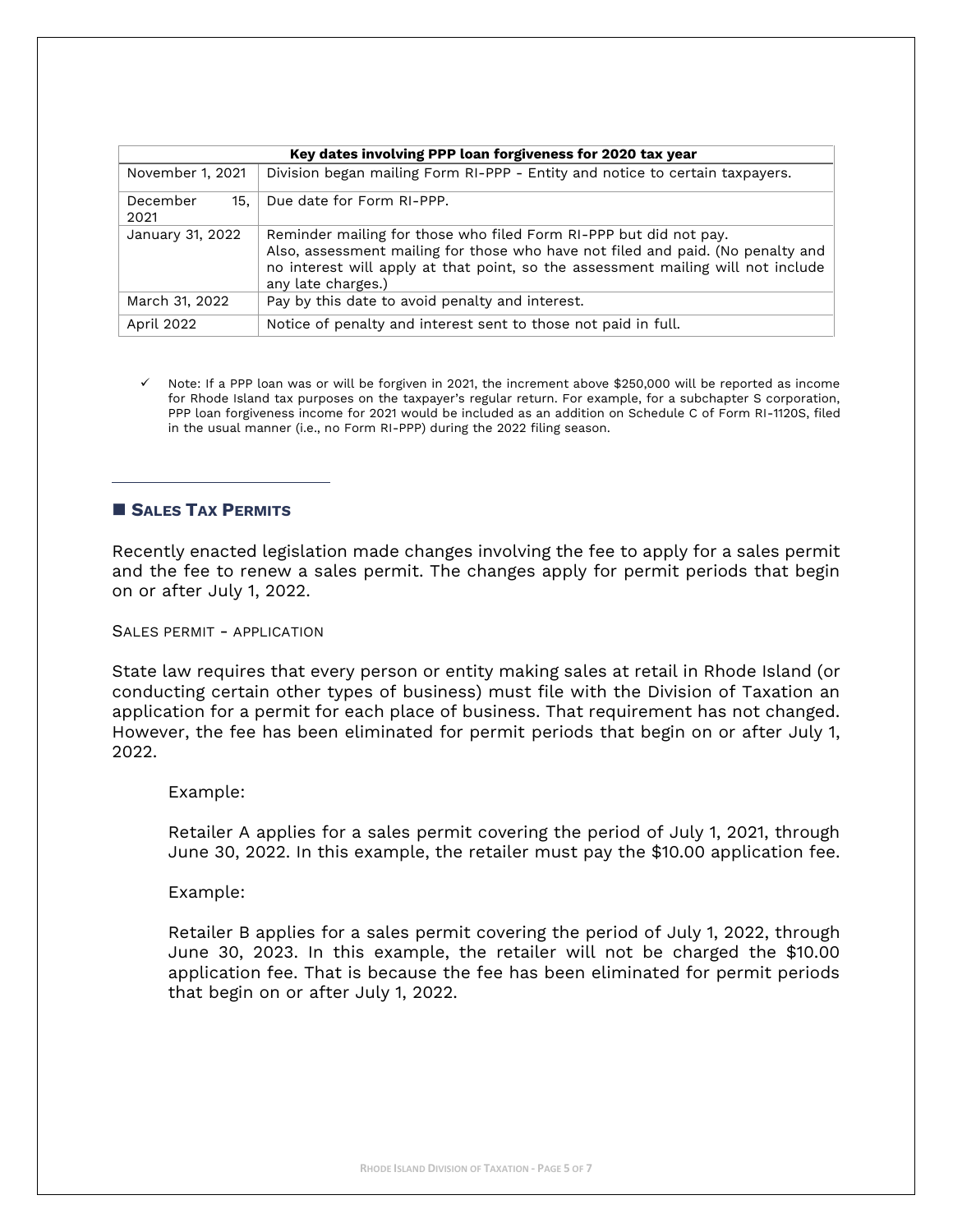SALES PERMIT - RENEWAL

State law requires that every sales permit holder who seeks to continue making sales at retail in Rhode Island (or conducting certain other types of business) must renew that permit with the Division of Taxation annually. That requirement has not changed. However, the fee has been eliminated for permit periods that begin on or after July 1, 2022.

#### Example:

Retailer A renews its sales permit now, so that the retailer may be issued a permit covering the period of July 1, 2021, through June 30, 2022. In this example, the retailer must pay the \$10.00 renewal fee.<sup>4</sup>

#### Example:

Retailer B renews its sales permit so that the retailer may be issued a permit covering the period of July 1, 2022, through June 30, 2023. In this example, the retailer will not be charged the \$10.00 renewal fee. That is because the fee has been eliminated for permit periods that begin on or after July 1, 2022.

#### SALES PERMIT - SUSPENSION/REVOCATION

As a reminder, if a retailer owes any Rhode Island tax, penalty, or interest, the amount owed must be paid prior to receiving an issued sales tax permit for the period beginning on or after July 1, 2022. Similar to the removal of the \$10 sales tax permit renewal fee, the new law also contains the removal of the \$10 reinstatement fee for a permit that has been previously suspended or revoked and is reinstated on or after July 1, 2022.

Additional information about the legislative changes involving sales tax permits is available via the following link: [https://go.usa.gov/xe7jn.](https://go.usa.gov/xe7jn)

### ◼ **TAX CREDITS EXTENDED**

Under recently enacted legislation, a number of tax credit and incentive programs that were scheduled to expire are now extended into 2022, as the following table shows.

<sup>4</sup> Reminder: For a sales permit to be renewed so that it applies for the year beginning July 1, 2022, the renewal permit application must be filed, and the \$10 renewal fee paid, on or before February 1, 2022.